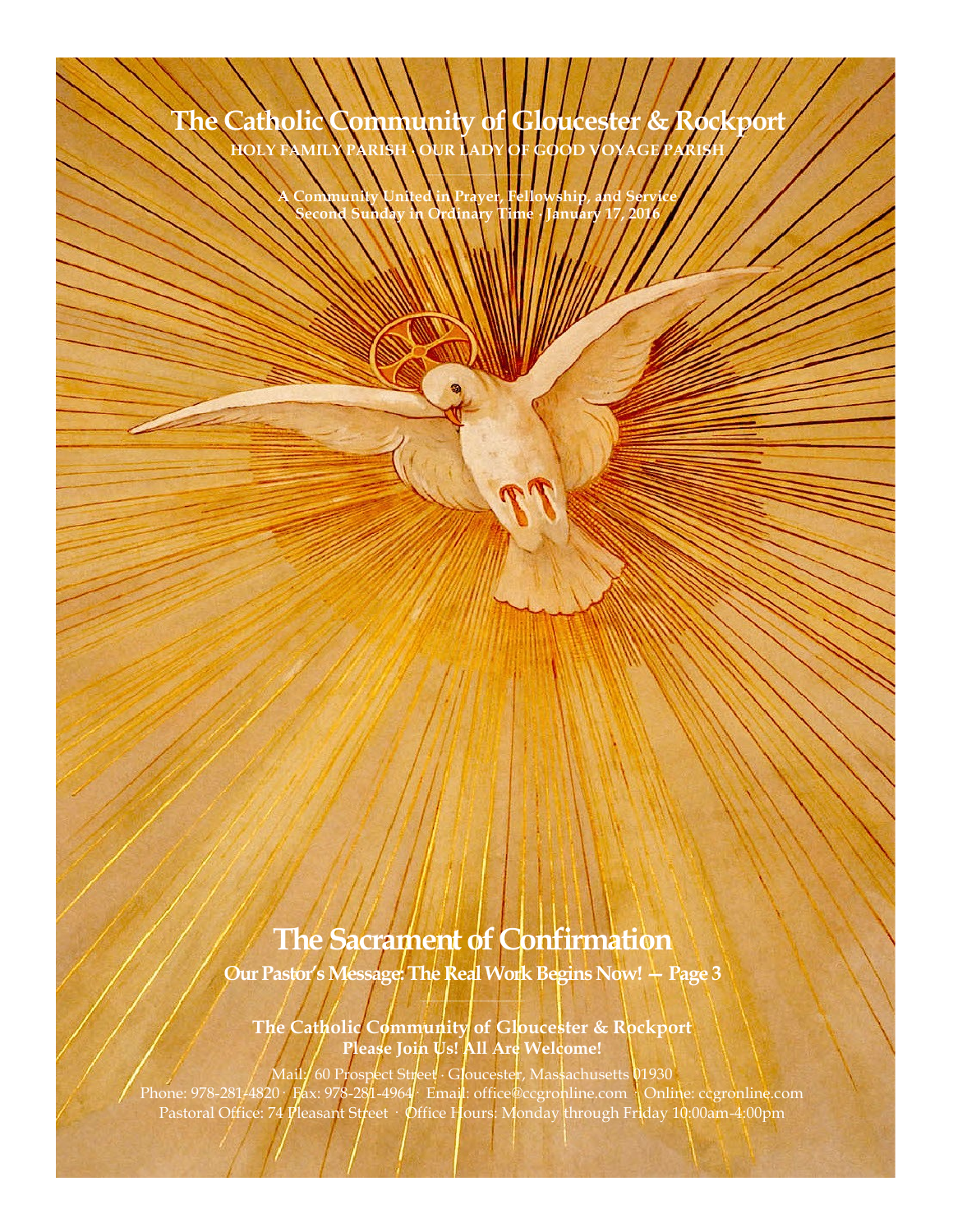## **Jubilee Year of Mercy An Invitation to Experience God's Love**

**\_\_\_\_\_\_\_\_\_\_\_\_\_\_\_\_\_\_\_\_\_\_\_\_\_\_\_\_\_\_**

#### **THE WORKS OF MERCY SHARING GOD'S LOVE WITH OTHERS**

The Works of Mercy are actions that extend God's compassion, love, and mercy to those in need. More specifically, the Spiritual Works of Mercy are those actions through which we help others meet their emotional and spiritual needs. The Corporal Works of Mercy are those actions through which we help others meet their temporal or material needs.

#### **The Corporal Works of Mercy**

Feed the Hungry Give Drink to the Thirsty Clothe the Naked Shelter the Homeless Visit the Sick Visit the Imprisoned Bury the Dead

#### **The Spiritual Works of Mercy** Counsel the Doubtful Instruct the Ignorant Comfort the Afflicted Forgive Offenses Bear Wrongs Patiently Pray for the Living and the Dead

According to the Catechism of the Catholic Church (CCC): "The works of mercy are charitable actions by which we come to the aid of our neighbor in his spiritual and bodily necessities. Instructing, advising, consoling, comforting are spiritual works of mercy, as are forgiving and bearing wrongs patiently. The corporal works of mercy consist especially in feeding the hungry, sheltering the homeless, clothing the naked, visiting the sick and imprisoned, and burying the dead. Among all these, giving alms to the poor is one of the chief witnesses to fraternal charity: it is also a work of justice pleasing to God (2447)."

Likewise, in his announcement of the Extraordinary Jubilee Year of Mercy, Pope Francis said: "Mercy is the very foundation of the Church's life. All of her pastoral activity should be caught up in the tenderness she makes present to believers; nothing in her preaching and in her witness to the world can be lacking in mercy. The Church's very credibility is seen in how she shows merciful and compassionate love."

For more information about upcoming programs and events commemorating the Jubilee Year of Mercy in the Catholic Community of Gloucester & Rockport, please contact Father Jim at frjim@ccgronline.com or 978-281- 4820; or contact Cliff Garvey at cgarvey@ccgronline.com or 978-281-4820; or visit our website at ccgronline.com.

#### **A PRAYER BY POPE FRANCIS FOR THE YEAR OF MERCY**

In honor of the Extraordinary Jubilee Year of Mercy, Pope Francis has written a special prayer to bring us closer to our merciful Lord through the inspiration of the scriptures and the grace of the Triune God. So, together with our Holy Father, Pope Francis, and with fellow Christians and people of goodwill around the world, let us raise our hearts and voices in the name of the Father, and of the Son, and of the Holy Spirit:

Lord Jesus Christ, you have taught us to be merciful like the heavenly Father, and you have told us that whoever sees you sees Him. Show us your face and we will be saved. Your loving gaze freed Zacchaeus and Matthew from being enslaved by money; the adulteress and Mary Magdalene from seeking happiness in created things; made Peter weep after his betrayal, and assured Paradise to the repentant thief. Let us hear, as if addressed to each one of us, the words that you spoke to the Samaritan woman: "If you knew the gift of God!"

You are the visible face of the invisible Father, of the God who manifests his power above all by forgiveness and mercy. Let the Church be your visible face in the world, its Lord risen and glorified. You willed that your ministers would also be clothed in weakness in order that they may feel compassion for those in ignorance and error:

let everyone who approaches them feel sought after, loved, and forgiven by God.

Send your Holy Spirit and consecrate every one of us with his anointing, so that the Jubilee of Mercy may be a year of grace from the Lord, and your Church, with renewed enthusiasm, may bring good news to the poor, proclaim liberty to captives and the oppressed, and restore sight to the blind.

We ask this of you, Lord Jesus Christ, through the intercession of Mary, Mother of Mercy; you who live and reign with the Father and the Holy Spirit for ever and ever. Amen!

#### **LEARN MORE ABOUT THE YEAR OF MERCY!** Join us: ccgronline.com/mercy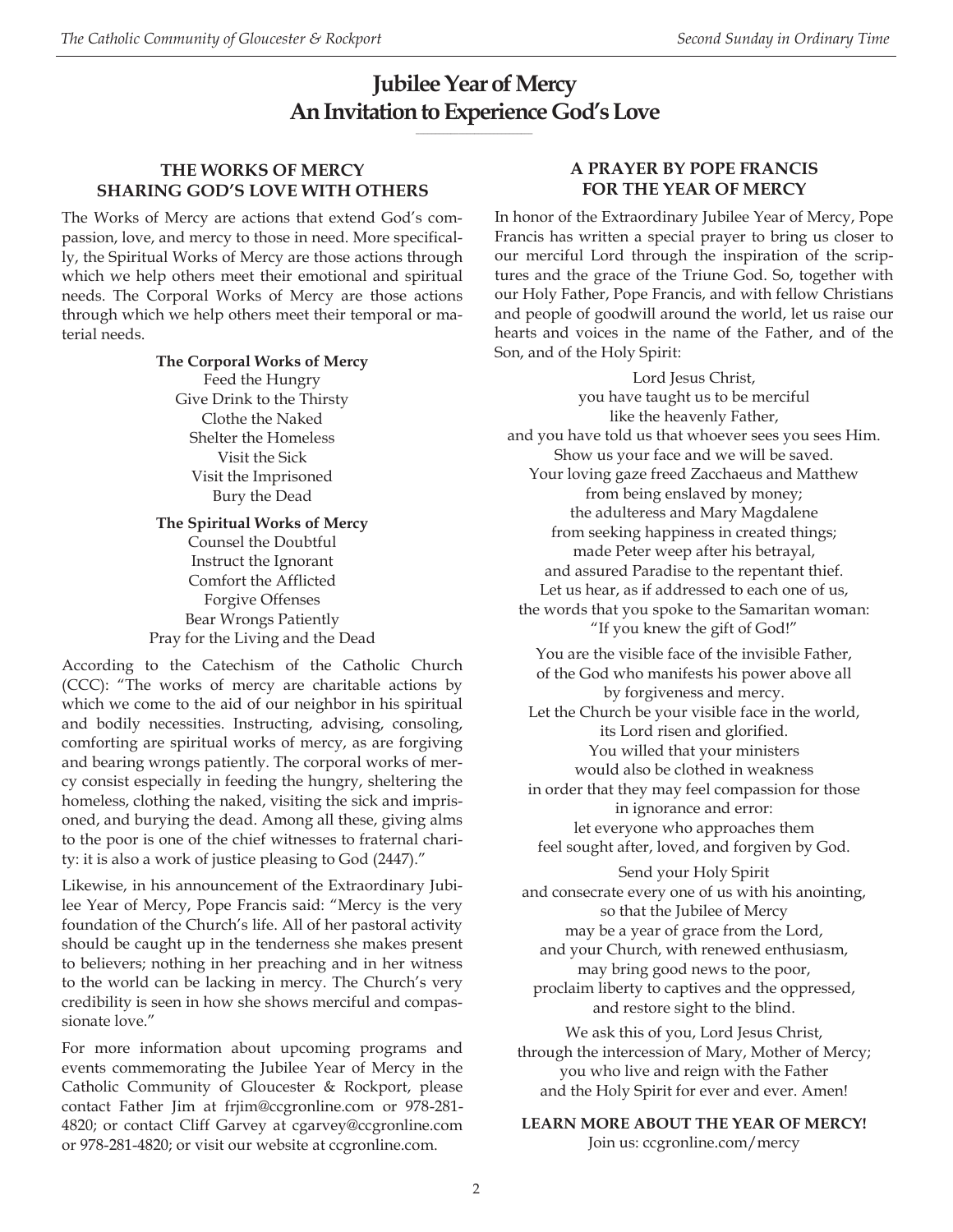#### **Our Pastor's Message \_\_\_\_\_\_\_\_\_\_\_\_\_\_\_\_\_\_\_\_\_\_\_\_\_\_\_\_\_\_**

#### **THE SACRAMENT OF CONFIRMATION: THE REAL WORK BEGINS NOW!**

This year, sixty-four high school students from both Holy Family Parish and Our Lady of Good Voyage Parish successfully completed the requirements of our Confirmation Preparation Program. During the past two years, our students attended classes together. They attended Mass together. They participated in our "New Spirit Evening of Reflection." They completed community service projects. And they prayed together as a community of young disciples. I can personally attest that our students are well prepared to renew their Baptismal vows, to publically profess their faith in Christ, and to receive the Sacrament of Confirmation. It is vitally important, however, for our students, their parents and sponsors, and for all of us to remember that Confirmation should never be considered as graduation from youth faith formation or the end of their participation in the life of God's Church. Instead, Confirmation is just the beginning of a mature person's spiritual journey. It is just the beginning of one's work as a faithful and faith-filled disciple of Christ and his Church. In short, the real work begins now!

As our young fellow parishioners receive the Sacrament of Confirmation both this and next weekend, I am mindful of the life and example of Dr. Howard Thurman (1899-1991), an influential African-American educator, philosopher, and theologian. Dr. Thurman was a prolific author who wrote twenty books that influenced the spirituality and thinking of Martin Luther King, Jr. and other prominent civil rights leaders of the last century. I first learned about Dr. Thurman during my years as an undergraduate at Boston University where I studied both mathematics and religion. For many years, Dr. Thurman had served as the first-ever African-American Dean of Marsh Chapel (1953-1965); and the University's cultural center is now named in his honor. What remains with me after these many years is this short poem that Dr. Thurman wrote about "The Work of Christmas."

> Now the work of Christmas begins: when the song of the angels is stilled, when the star in the sky is gone, when the kings and princes are home, when the shepherds are back with their flocks. The work of Christmas begins: to find the lost, to heal the broken, to feed the hungry, to release the prisoner, to rebuild the nations, to bring peace among the people, to make music in the heart.

In this beautiful poem Howard Thurman reminds us that the real work of Christmas begins after the celebration is over, after the pomp and circumstance of the holiday season, and after all of the decorations have been packed away in our basements, attics, and sheds. Likewise, the real work of discipleship for both our Confirmation candidates and for all of us begins now and begins anew each and every time we share the Sign of Peace; each and every time we receive the Eucharist; and each and every time that we are called to welcome the stranger, forgive our neighbor, or share our time, talent, and treasure with God's people. The work of discipleship is lifelong and will culminate when Christ himself asks us to account for ourselves and our lives. Did we help the Lord find the lost sheep? Did we help him feed the hungry? Did we help him bring consolation to prisoners and to the poor? Did we help him bring peace to our families, our neighborhoods, and our workplaces? Did we help him make beautiful music in a world so often filled only with the chaotic voices of anger and prejudice? Let us always remember that the work of Christ begins now!

Howard Thurman once wrote: "Don't ask yourself what the world needs. Ask yourself what makes you come alive and then go do that. Because what the world needs is people who have come alive." My prayer for our newly Confirmed fellow parishioners is that they will fully embrace the Gifts of the Holy Spirit; that they will continue to grow in faith, hope, and love; that they will continue to join our community in prayer, fellowship, and service; and they will "come alive" to live the Gospel, share God's love, and build-up and strengthen the Church. Please join me in praying for all of our Confirmation students, their parents, sponsors, and families, and for their catechists. And throughout this new year, let us remember to pray for each other and for all who live, work, and worship in our parishes. Amen!

Peace and blessings to all, Father Jim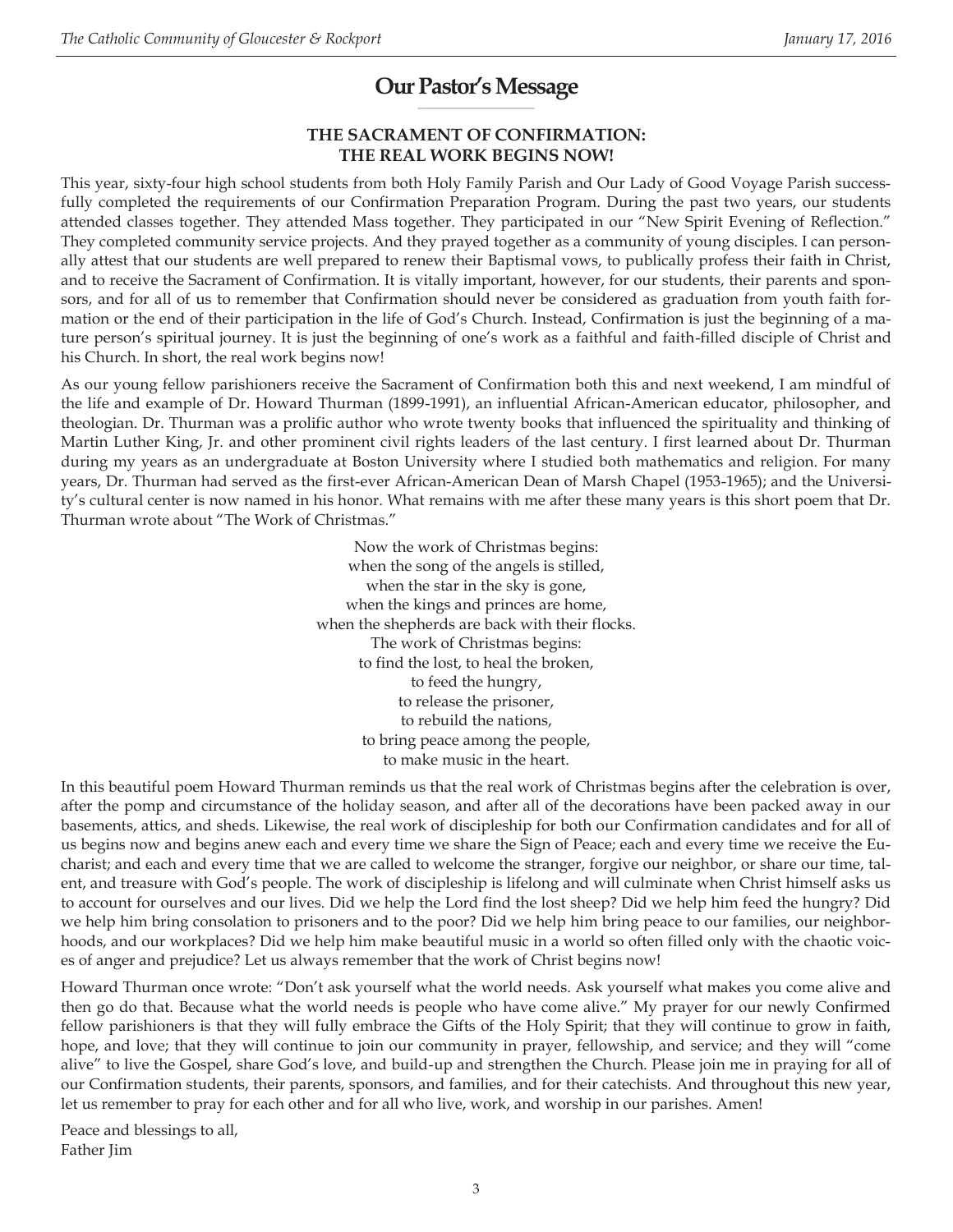#### **Prayer, Fellowship & Service \_\_\_\_\_\_\_\_\_\_\_\_\_\_\_\_\_\_\_\_**

## **HOLY NAME SOCIETY PENNY SALE Monday, January 18th· Our Lady's Hall· 7:00pm**

The Holy Name Society is an organization of men which was founded to prayerfully support Our Lady of Good Voyage Parish through fundraising and volunteer service. All are welcome to join them for their next "Penny Sale" on Monday, January 18th beginning at 7:00pm in Our Lady's Parish Hall. As always, the "Penny Sale" will feature great prizes, a 50-50 raffle, delicious homemade sweet bread, along with other delicious foods and snacks. For more information about the Holy Name Society and its good work in our community, please contact Michael Horgan at 978-281-4820. Please join us! All are welcome!

## **THE OPEN DOOR FEEDING PEOPLE, CHANGING LIVES Call for Saint Patrick's Day Volunteers**

The Open Door is non-profit service organization that operates a food pantry and thrift shop; and also provides nutritious meals to those in need of food or companionship. The mission of the Open Door is to alleviate the impact of hunger in our community. They use practical strategies to connect people to good food, to advocate on behalf of those in need, and to engage others in the work of building food security.

Parishioners in the Catholic Community of Gloucester & Rockport have a long history of volunteering with the Open Door. And this year, we are seeking volunteers to help with preparing and serving dinner on Saint Patrick's Day, Thursday, March 17th. For more information, please contact Sheila McCarthy at sheshecd@hotmail.com or 781- 820-9025. Thank you in advance for your generous support of time and talent!

## **THE LEGION OF MARY Tuesdays at 4:00pm· Parish Center**

Founded in Ireland in 1921, the Legion of Mary is an international fellowship of lay men and women who volunteer their time, talents, and prayers under the banner of the Blessed Virgin Mary by practicing the "spiritual works of mercy" in our parish communities. The Legion's primary apostolate is to visit and pray with our aged, disabled, homebound, and sick fellow parishioners.

Every Tuesday afternoon at 4:00pm, the Legion of Mary gathers in the Parish Center (Saint Ann Campus) to pray the Rosary, share their faith experiences, and participate in a period of faith formation under the guidance of their spiritual director. For more information about the Legion of Mary, please contact Joan Foster at ajay7@verizon.net; Sue Demetri at sdemetri2000@yahoo.com; or leave a message by calling our pastoral office at 978-281-4820. Please join us! New members are always welcome!

#### **Sacrament of Confirmation \_\_\_\_\_\_\_\_\_\_\_\_\_\_\_\_\_\_\_\_**

## **SACRAMENT OF CONFIRMATION Sunday, January 17th & Sunday, January 24th**

Along with Baptism and Holy Eucharist, Confirmation is one of the three Sacraments of Initiation in the Roman Catholic Church. The Sacrament of Confirmation completes the grace of Baptism through an outpouring of the Seven Gifts of the Holy Spirit:

> Knowledge· Understanding Wisdom· Right Judgment Courage· Reverence Wonder & Awe

These Gifts seal or "confirm" the mystical union between the candidates and Christ Jesus and prepare them to actively participate in the prayer, worship, and apostolic ministry of the Catholic Church.

This year, sixty-four high school students in the Catholic Community of Gloucester & Rockport have successfully completed the requirements of our Confirmation Preparation Program. During the past two years, they attended both classes and Sunday Mass. They participated in the "New Spirit Evening of Reflection." They completed service projects. And they have prayed together as a community of young disciples. These students are now well prepared to publically renew their Baptismal vows, profess their faith, and live as faithful and faith-filled Catholics.

The Very Reverend Gerard Petringa, Episcopal Vicar for the North Region of the Archdiocese of Boston will join us for our annual celebration of the Sacrament of Confirmation: Sunday, January 17th at 10:45am in Saint Ann Church; and Sunday, January 24th at 11:45am in Our Lady of Good Voyage Church.

As always, the success of our youth faith formation program depends on our volunteers. So, on behalf of Holy Family Parish and Our Lady of Good Voyage Parish, Father Jim gives God great thanks and praise for this year's dedicated and hardworking team of catechists:

> Jennifer Dort· Martha Geraghty Doug Greenfield· Michael Cimoszko

Their generous gifts of time and talent have ensured that all of our sixty-four candidates will be well-prepared to accept and embrace the Gifts of the Holy Spirit at their Confirmation! Thank you! As our candidates and catechists make final preparations for our celebrations of the Sacrament of Confirmation, please pray for them, their parents, sponsors, and families. May the Lord bless them and may the Holy Spirit guide them now and always!

For more information about youth faith formation in the Catholic Community of Gloucester & Rockport, please see Father Jim or contact Betsy Works at 978-281-4820 or bworks@ccgronline.com.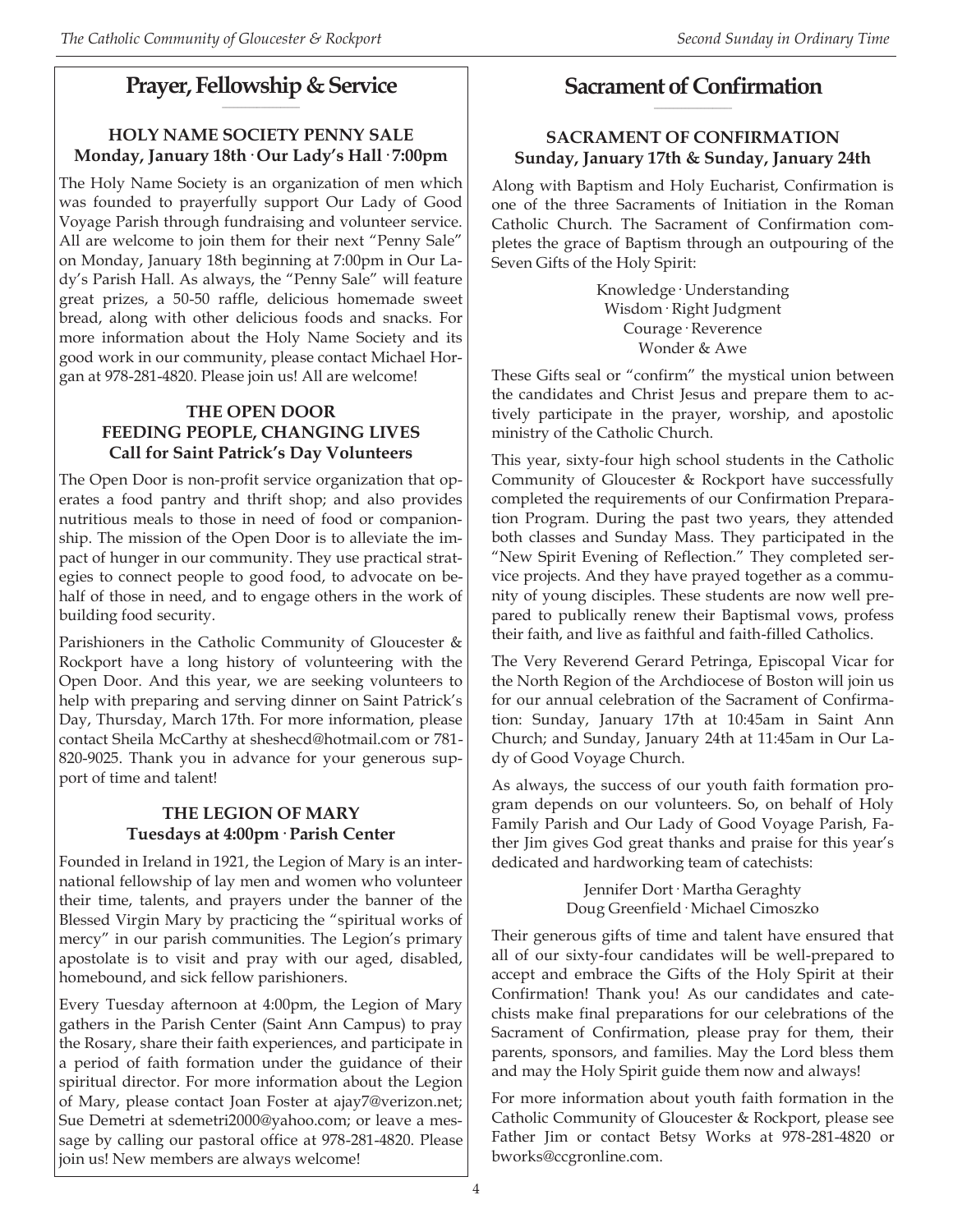#### **Corporal Works of Mercy \_\_\_\_\_\_\_\_\_\_\_\_\_\_\_\_\_\_\_\_**

## **HOLY FAMILY CEVICOS MISSION MISSION TRIP TO DOMINICAN REPUBLIC**

It is said that how we care for the poor reflects what we believe about the Gospel. This week, fourteen missionaries from Holy Family Parish are visiting our sister parish in Cevicos (Domincan Republic) to bring medical care for the sick and dying; to repair homes for the homeless; to provide education to young people from poor families; and to improve the overall quality of life for the needy and neglected. In addition, our missionaries have recently forged a partnership with Shriners Hospital in Boston so that children with chronic or serious illnesses can receive lifesaving treatment.

Serving the poor in Cevicos has become a profound joy for our missionaries and a blessing for Holy Family Parish. Mother Teresa once said: "Most of us will not do great things in life, but all of us can do some things with great love." The greatest thing you can do for the Holy Family Cevicos Mission is to pray that God will continue to bless our missionaries and those we serve. It is prayer that has made our mission such a great success.

Founded in 2001 by Deacon Bill Kane, the Holy Family Cevicos Mission offers direct medical, financial, educational, and spiritual support to the poor families of the village of Cevicos in the Dominican Republic. The Holy Family Cevicos Mission offers donors and volunteers an opportunity to participate in rewarding service work by answering Christ's call to love and serve the poor. For more information about the mission and its good work, please contact Deacon Bill at 978-546-7264; or Jean Dugan at 978-283-9256 or info@holyfamilycevicos.com; or visit the website at holyfamilycevicos.com.

## **CATHOLIC CHARITIES NORTH BASIC NEEDS ASSISTANCE Help Us Help Others!**

During these challenging economic times, Catholic Charities North provides basic needs assistance (grocery gift cards, utilities, and mortgage & rent) to families in need. Funds are also available to help our fishing community families with food, utilities, mortgage, and rental costs. If you can help us help others, please send your donation to: Catholic Charities North, Attention: Sarah Gindel, 60 Prospect Street, Gloucester, Massachusetts 01930. Please make all checks payable to Catholic Charities North and write "basic needs" in your check's memo line. For more information or assistance, please contact Sarah Gindel at sarah\_gindel@ccab.org or 978-283-3055. Thank you for your generous support!

## **MORE NEWS & INFORMATION ONLINE**

Join us: ccgronline.com | Twitter: @ccgronline

#### **Prayer, Fellowship & Service \_\_\_\_\_\_\_\_\_\_\_\_\_\_\_\_\_\_\_\_**

#### **SAINT VINCENT DE PAUL SOCIETY Message of Thanks**

It is with gratitude that the Society of Saint Vincent de Paul wishes to acknowledge Father Jim, Cliff Garvey, and the Assisi Project. Thanks to their generous contribution of a beautiful hand painted icon of Our Lady of Humility for the Advent & Christmas Raffle, more than \$1,100 was raised to benefit our mission of providing help to any person or family in need on Cape Ann. We are truly thankful for their support!

## **SAINT VINCENT DE PAUL SOCIETY Help Us Help Others!**

The Saint Vincent de Paul Society is an international organization dedicated to responding to any request from any person or family in need. Here on Cape Ann, we work from Holy Family Parish and Our Lady of Good Voyage Parish to serve the poor and needy on Cape Ann. During the winter months, our "Clothes Closet" is open on Saturday mornings only from 10:00am until 1:00pm. In addition, our Food Pantry is stocked with non-perishable foods. Donation baskets are located at the entrances of all of our churches. The Food Pantry currently needs the following items:

Canned Chicken or Ham· Chicken or Tuna Helper Mayonnaise· Instant Potatoes· Canned Stew Pancake Mix & Maple Syrup· Chef Boyardee Jelly & Crackers· Juice· Jarred Pasta Sauce

Donation envelopes are also located at the entrances of our churches and can be placed in the offertory basket or mailed to the parish center. Checks should be made payable to the Saint Vincent de Paul Society. Meetings are held on the second Wednesday of each month at 7:00pm in Saint Ann Church Hall. New members and volunteers are always welcome! For more information, please contact Annette Kennedy at 978-283-1268 or Harry Miller at 978- 281-2701. For assistance, please contact the Saint Vincent de Paul Society Hotline at 978-281-8672. Thank you for your ongoing generosity!

## **DAILY PRAYER RESOURCES ONLINE Join us: ccgronline.com/prayer**

Our website now features a weekly schedule for praying the Liturgy of the Hours (along with links to praying the Hours online). Our site also includes links to Sharing the Word and Sunday Soundbites (which are 90 second reflections on the daily and weekend Mass readings). So, please join us everyday for a few moments of prayer, reflection, and inspiration at ccgronline.com/prayer.

> **THE HOLY ROSARY** Monday—Saturday after 8:00am Daily Mass!